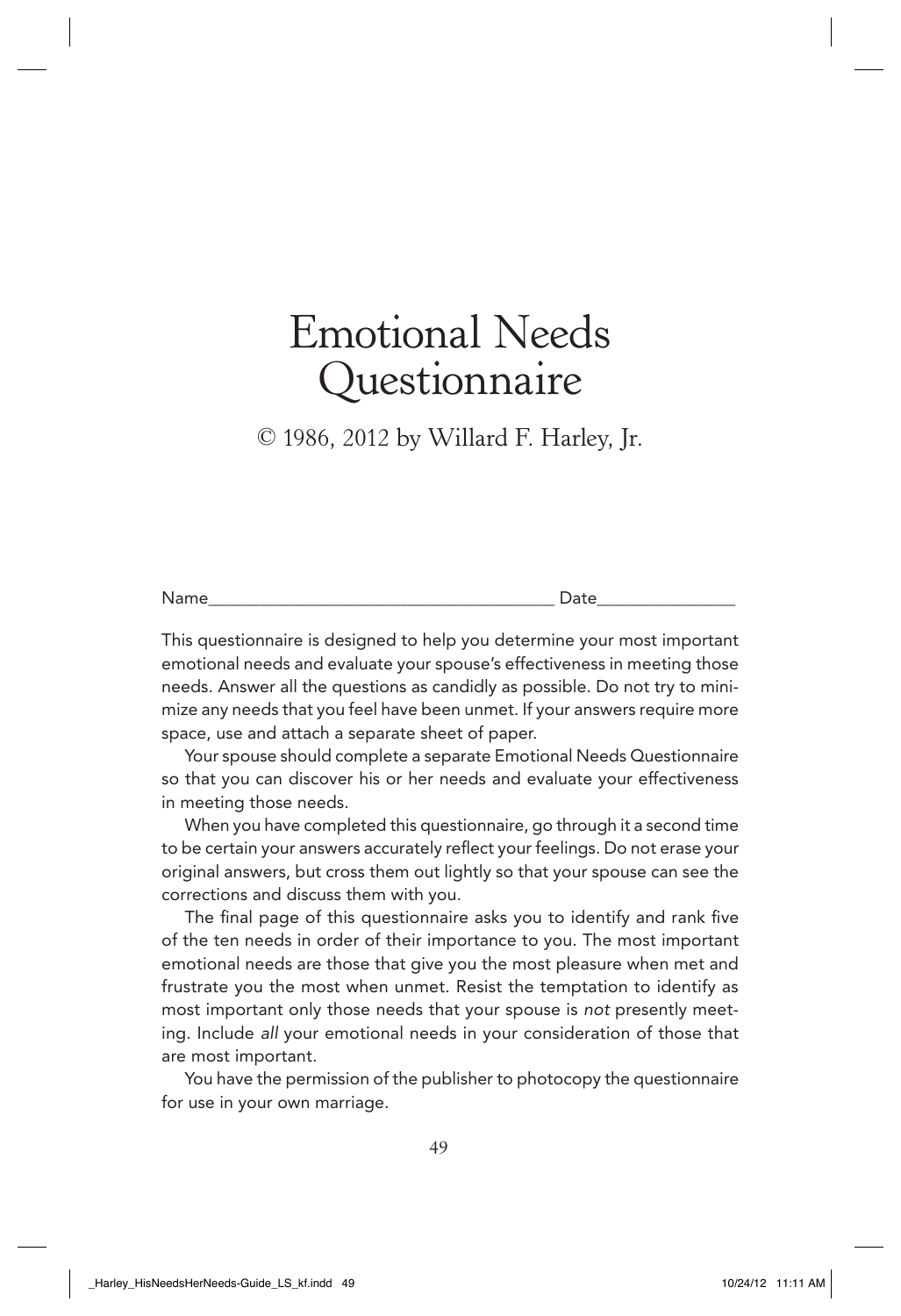- **1. Affection.** The nonsexual expression of care through words, cards, gifts, hugs, kisses, and courtesies; creating an environment that clearly and repeatedly expresses care.
	- A. Need for affection: Indicate how much you need affection by circling the appropriate number.



If or when your spouse is not affectionate with you, how do you feel? (Circle the appropriate letter.)

- a. Very unhappy c. Neither happy nor unhappy
- b. Somewhat unhappy d. Happy not to be shown affection

If or when your spouse is affectionate to you, how do you feel? (Circle the appropriate letter.)

- a. Very happy c. Neither happy nor unhappy
- b. Somewhat happy d. Unhappy to be shown affection
- B. Evaluation of spouse's affection: Indicate your satisfaction with your spouse's affection toward you by circling the appropriate number.



My spouse gives me all the affection I need.  $\Box$  Yes  $\Box$  No

If your answer is no, how often would you like your spouse to be affectionate with you?

(write number) times each day/week/month (circle one).

I like the way my spouse gives me affection.  $\Box$  Yes  $\Box$  No

If your answer is no, explain how your need for affection could be better satisfied in your marriage.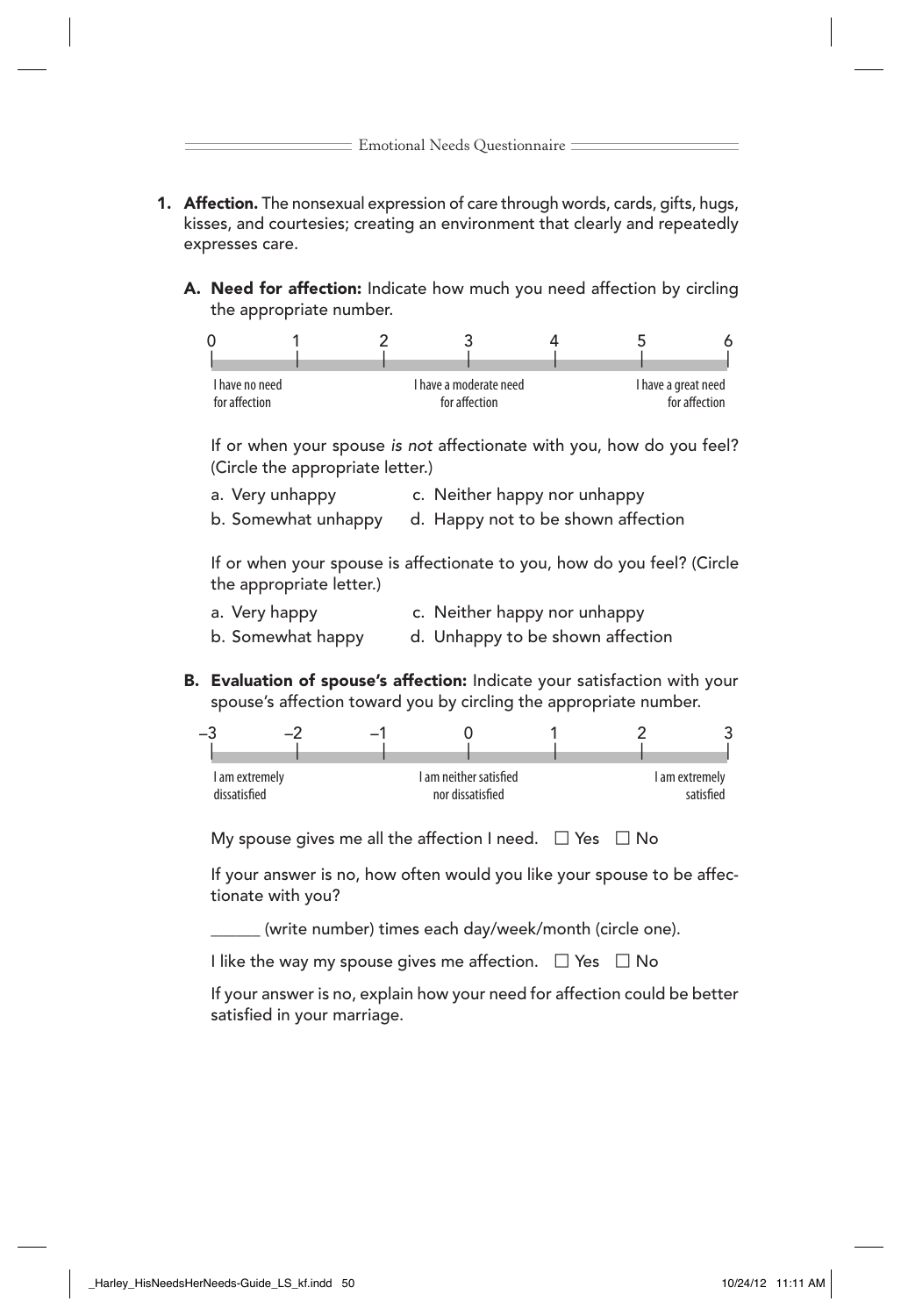- **2. Sexual fulfillment.** A sexual experience that is predictably enjoyable and frequent enough for you.
	- A. Need for sexual fulfillment: Indicate how much you need sexual fulfillment by circling the appropriate number.



If or when your spouse is not willing to engage in sexual relations with you, how do you feel? (Circle the appropriate letter.)

a. Very unhappy c. Neither happy nor unhappy

b. Somewhat unhappy d. Happy not to engage in sexual relations

If or when your spouse engages in sexual relations with you, how do you feel? (Circle the appropriate letter.)

a. Very happy c. Neither happy nor unhappy

b. Somewhat happy d. Unhappy to engage in sexual relations

B. Evaluation of sexual relations with your spouse: Indicate your satisfaction with your spouse's sexual relations with you by circling the appropriate number.



My spouse has sexual relations with me as often as I need.  $\Box$  Yes  $\Box$  No

If your answer is no, how often would you like your spouse to have sex with you?

(write number) times each day/week/month (circle one).

I like the way my spouse has sexual relations with me.  $\Box$  Yes  $\Box$  No

If your answer is no, explain how your need for sexual fulfillment could be better satisfied in your marriage.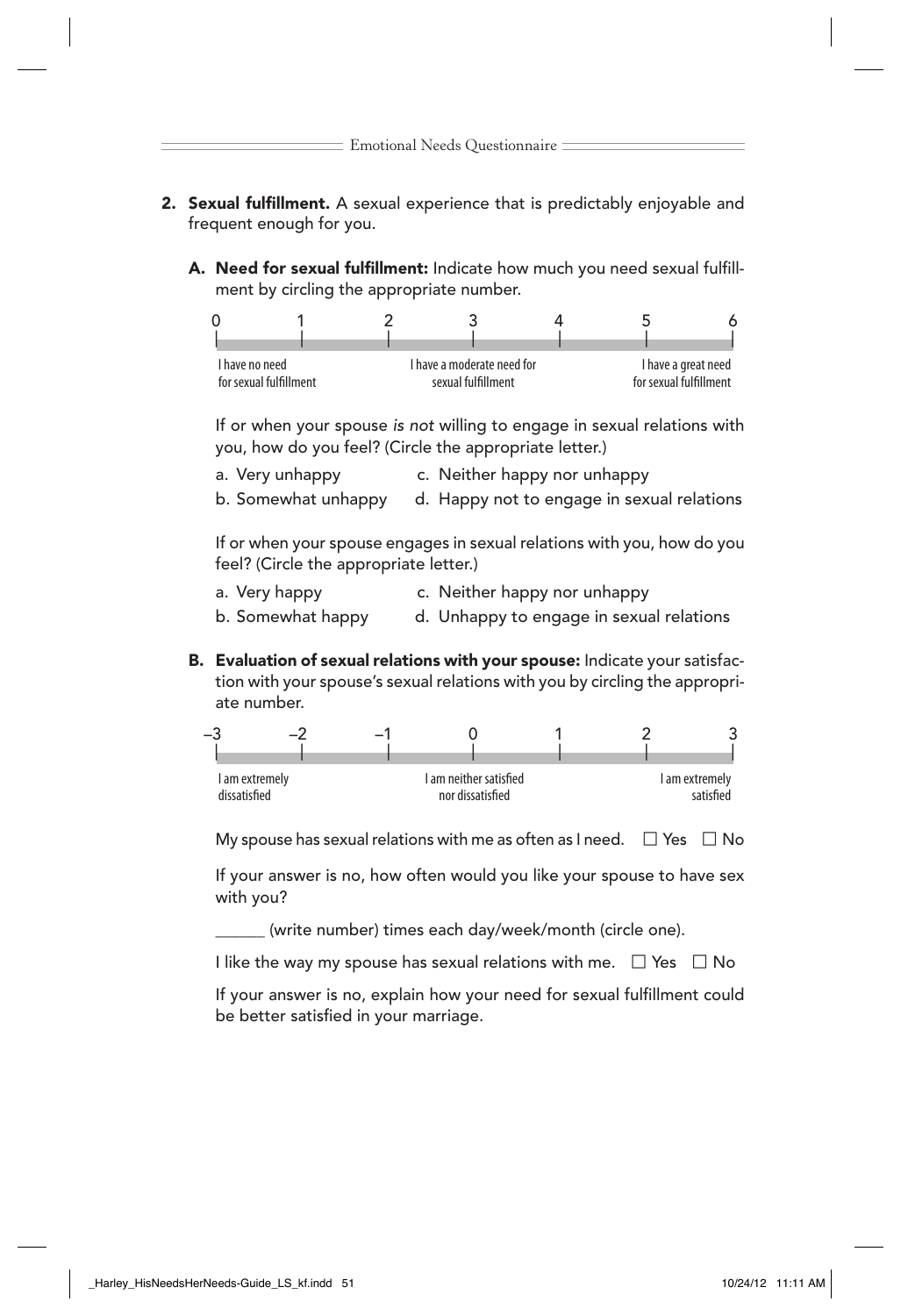- 3. Intimate conversation. Talking about feelings, topics of personal interest/ opinions, and plans.
	- A. Need for intimate conversation: Indicate how much you need intimate conversation by circling the appropriate number.



If or when your spouse is not willing to talk with you, how do you feel? (Circle the appropriate letter.)

- a. Very unhappy c. Neither happy nor unhappy
- b. Somewhat unhappy d. Happy not to talk

If or when your spouse talks to you, how do you feel? (Circle the appropriate letter.)

- a. Very happy c. Neither happy nor unhappy
- b. Somewhat happy d. Unhappy to talk
- B. Evaluation of intimate conversation with your spouse: Indicate your satisfaction with your spouse's intimate conversation with you by circling the appropriate number.



My spouse talks to me as often as I need.  $\Box$  Yes  $\Box$  No

If your answer is no, how often would you like your spouse to talk to you?

(write number) times each day/week/month (circle one).

(write number) hours each day/week/month (circle one).

I like the way my spouse talks to me.  $\Box$  Yes  $\Box$  No

If your answer is no, explain how your need for intimate conversation could be better satisfied in your marriage.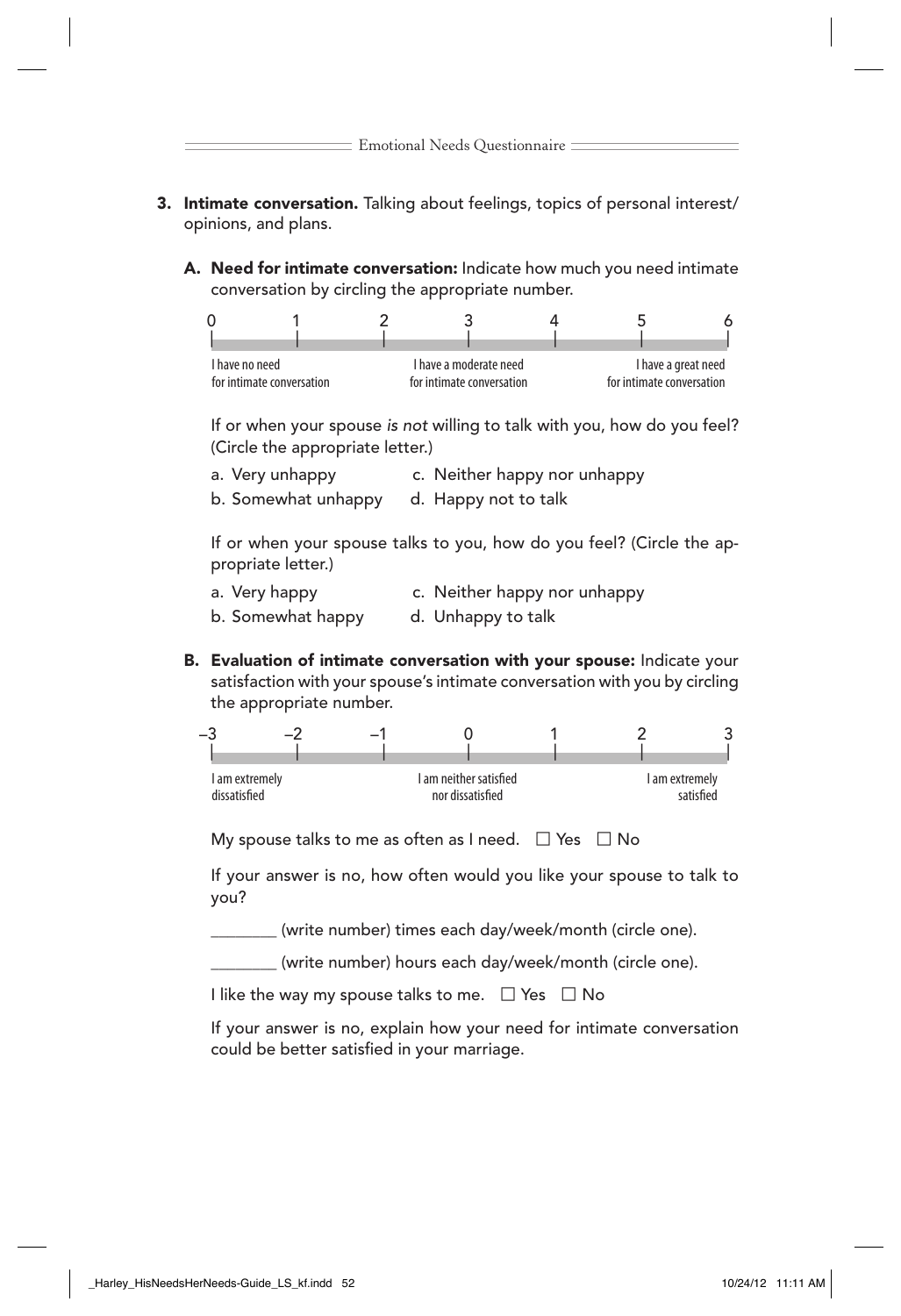- 4. Recreational companionship. Leisure activities with at least one other person.
	- A. Need for recreational companionship: Indicate how much you need recreational companionship by circling the appropriate number.

| I have no need                 |  | I have a moderate need         |  |  | I have a great need            |  |  |
|--------------------------------|--|--------------------------------|--|--|--------------------------------|--|--|
| for recreational companionship |  | for recreational companionship |  |  | for recreational companionship |  |  |

If or when your spouse is not willing to join you in recreational activities, how do you feel? (Circle the appropriate letter.)

a. Very unhappy c. Neither happy nor unhappy

b. Somewhat unhappy d. Happy not to have my spouse join me

If or when your spouse joins you in recreational activities, how do you feel? (Circle the appropriate letter.)

- a. Very happy c. Neither happy nor unhappy
- b. Somewhat happy d. Unhappy to have my spouse join me
- B. Evaluation of recreational companionship with your spouse: Indicate your satisfaction with your spouse's recreational companionship by circling the appropriate number.

| -3                             |  |                                            |  |                             |
|--------------------------------|--|--------------------------------------------|--|-----------------------------|
|                                |  |                                            |  |                             |
| I am extremely<br>dissatisfied |  | I am neither satisfied<br>nor dissatisfied |  | I am extremely<br>satisfied |
|                                |  |                                            |  |                             |

My spouse joins me in recreational activities as often as I need.  $\Box$  Yes  $\Box$  No

If your answer is no, how often would you like your spouse to join you in recreational activities?

\_\_\_\_\_\_\_\_ (write number) times each day/week/month (circle one).

(write number) hours each day/week/month (circle one).

I like the way my spouse joins me in recreational activities.  $\Box$  Yes  $\Box$  No

If your answer is no, explain how your need for recreational companionship could be better satisfied in your marriage.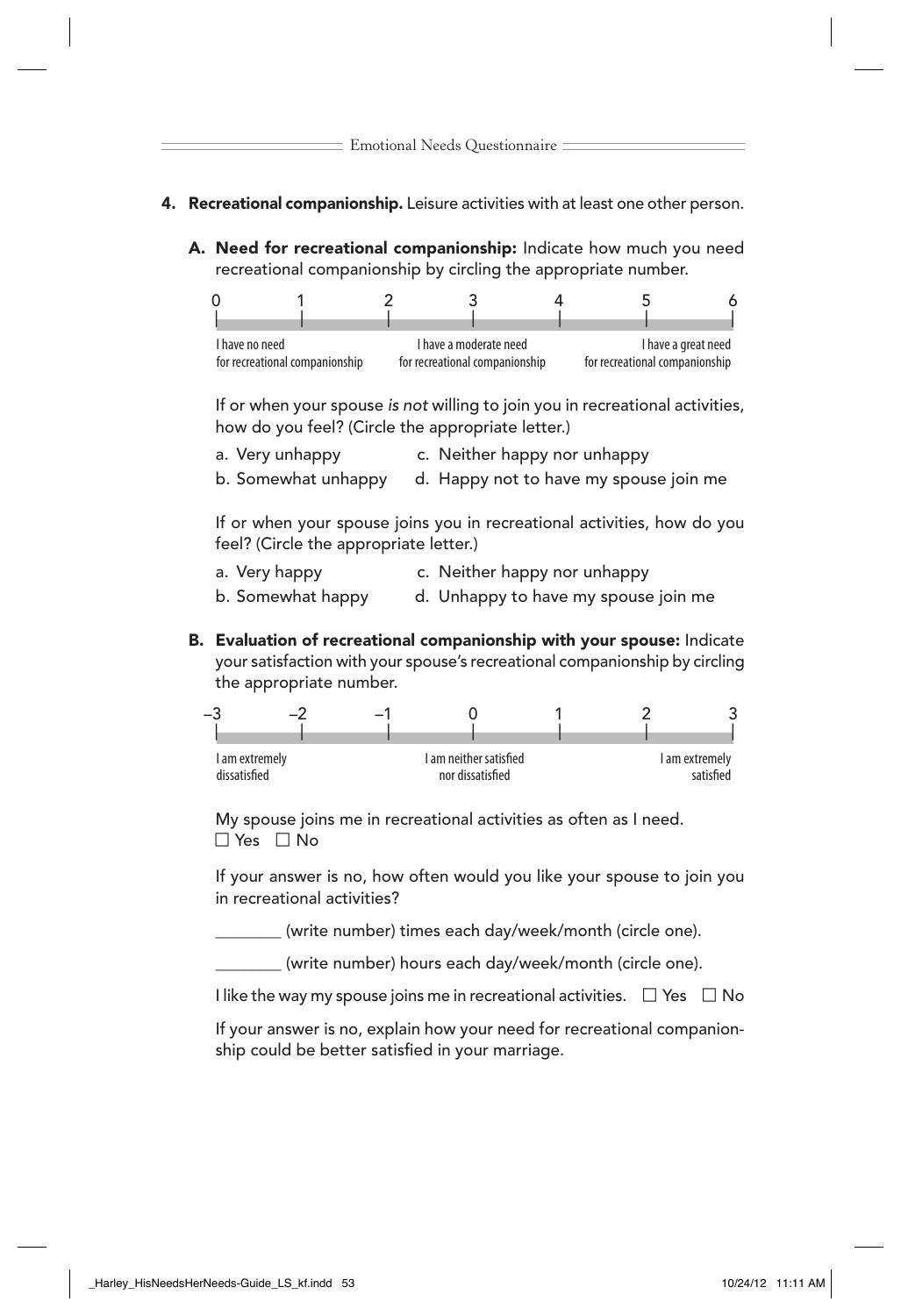- 5. Honesty and openness. Truthful and frank expression of positive and negative feelings, events of the past, daily events and schedule, and plans for the future; not leaving a false impression.
	- A. Need for honesty and openness: Indicate how much you need honesty and openness by circling the appropriate number.



If or when your spouse is not open and honest with you, how do you feel? (Circle the appropriate letter.)

- a. Very unhappy c. Neither happy nor unhappy
- b. Somewhat unhappy d. Happy that my spouse isn't honest and open

If or when your spouse is open and honest with you, how do you feel? (Circle the appropriate letter.)

- a. Very happy c. Neither happy nor unhappy
- b. Somewhat happy d. Unhappy that my spouse is honest and open
- B. Evaluation of spouse's honesty and openness: Indicate your satisfaction with your spouse's honesty and openness by circling the appropriate number.



In which of the following areas of honesty and openness would you like to see improvement from your spouse? (Circle the letters that apply to you.)

- a. Sharing positive and negative emotional reactions to significant aspects of life
- b. Sharing information regarding his/her personal history
- c. Sharing information about his/her daily activities
- d. Sharing information about his/her future schedule and plans

If you circled any of the above, explain how your need for honesty and openness could be better satisfied in your marriage.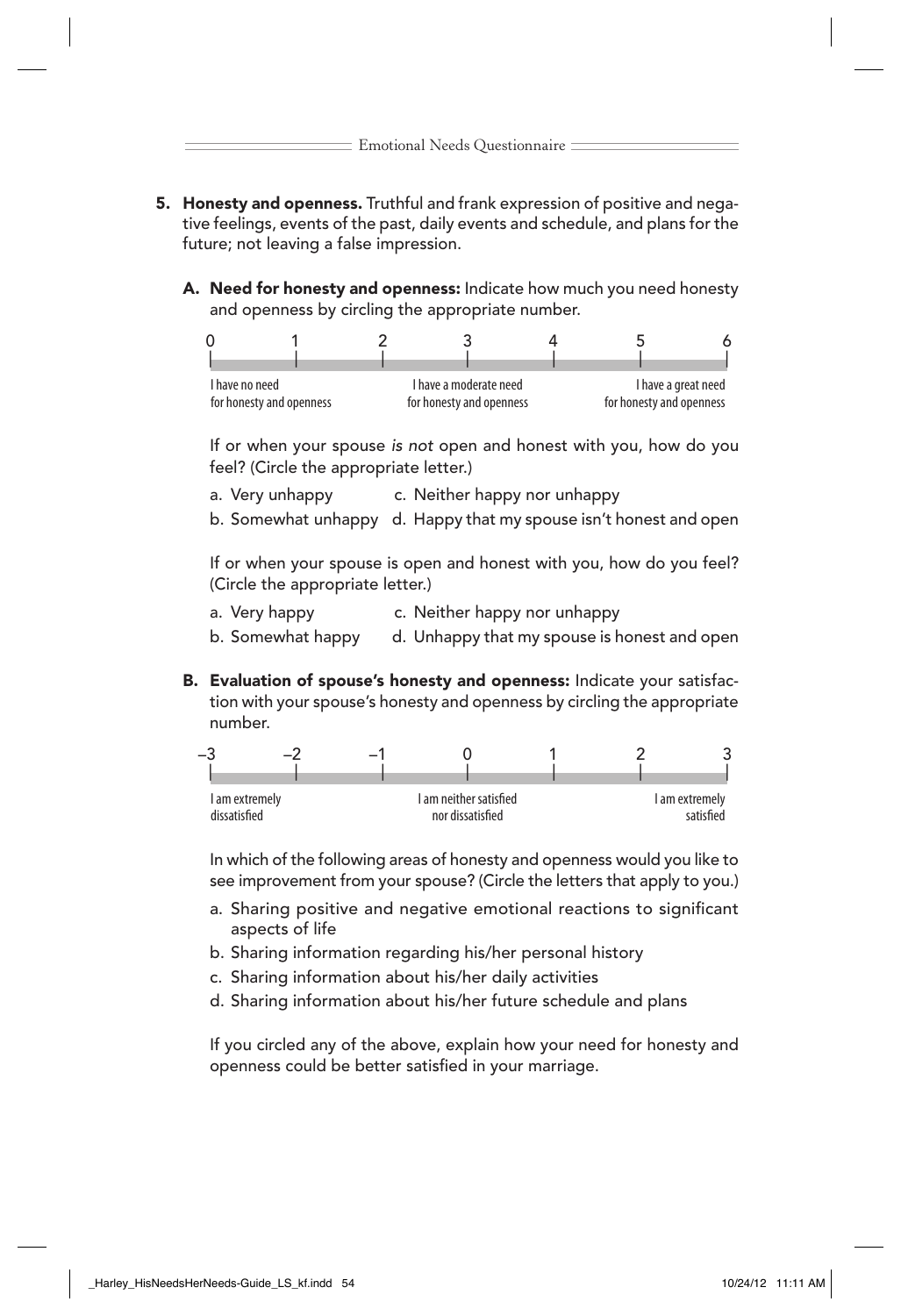- 6. Physical attractiveness. Viewing physical traits of the opposite sex that are aesthetically and/or sexually pleasing.
	- A. Need for physical attractiveness: Indicate how much you need physical attractiveness by circling the appropriate number.



If or when your spouse is not willing to make the most of his or her physical attractiveness, how do you feel? (Circle the appropriate letter.)

a. Very unhappy c. Neither happy nor unhappy

b. Somewhat unhappy d. Happy he or she does not make an effort

When your spouse makes the most of his or her physical attractiveness, how do you feel? (Circle the appropriate letter.)

a. Very happy c. Neither happy nor unhappy

b. Somewhat happy d. Unhappy to see him or her make an effort

B. Evaluation of spouse's attractiveness: Indicate your satisfaction with your spouse's attractiveness by circling the appropriate number.

| -3             | ÷ | $\overline{\phantom{0}}$ |                        |  |                |
|----------------|---|--------------------------|------------------------|--|----------------|
|                |   |                          |                        |  |                |
| I am extremely |   |                          | I am neither satisfied |  | I am extremely |
| dissatisfied   |   |                          | nor dissatisfied       |  | caticfied      |

In which of the following characteristics of attractiveness would you like to see improvement from your spouse? (Circle the letters that apply.)

- a. Physical fitness and normal weight
- b. Attractive choice of clothes
- c. Attractive hairstyle
- d. Good physical hygiene
- e. Attractive facial makeup
- f. Other \_\_\_\_\_\_\_\_\_\_\_\_\_\_\_\_\_\_\_\_

If you circled any of the above, explain how your need for physical attractiveness could be better satisfied in your marriage.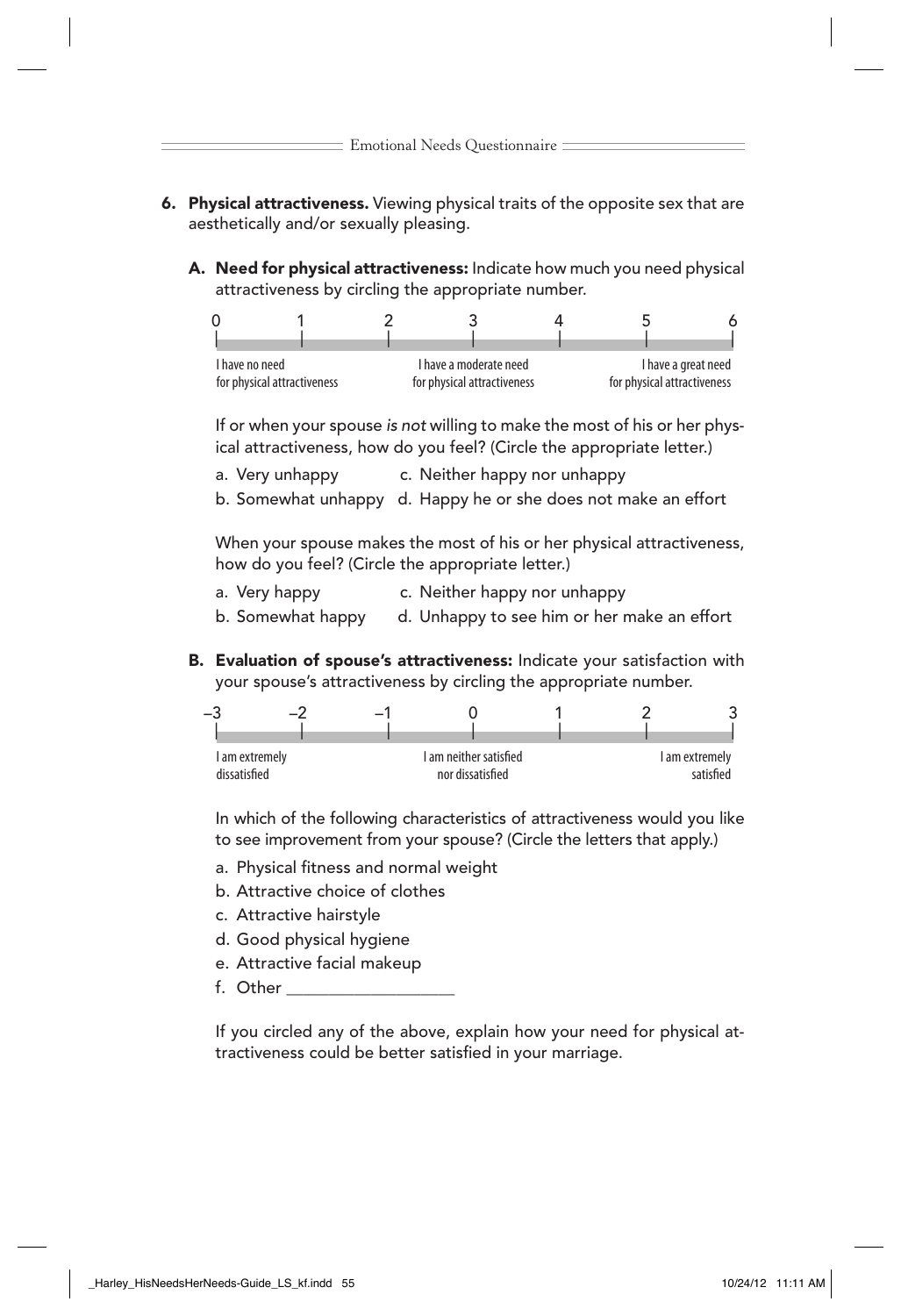- 7. Financial support. Provision of the financial resources to house, feed, and clothe your family at a standard of living acceptable to you.
	- A. Need for financial support: Indicate how much you need financial support by circling the appropriate number.



If or when your spouse is not willing to support you financially, how do you feel? (Circle the appropriate letter.)

a. Very unhappy c. Neither happy nor unhappy

b. Somewhat unhappy d. Happy not to be financially supported

If or when your spouse supports you financially, how do you feel? (Circle the appropriate letter.)

- a. Very happy c. Neither happy nor unhappy
- b. Somewhat happy d. Unhappy to be financially supported
- B. Evaluation of spouse's financial support: Indicate your satisfaction with your spouse's financial support by circling the appropriate number.

| ÷                              |  | $\overline{\phantom{0}}$ |                                            |  |                             |
|--------------------------------|--|--------------------------|--------------------------------------------|--|-----------------------------|
| I am extremely<br>dissatisfied |  |                          | I am neither satisfied<br>nor dissatisfied |  | I am extremely<br>satisfied |

How much money would you like your spouse to earn to support you?

How many hours each week would you like your spouse to work?

If your spouse is not earning as much as you would like, is not working the hours you would like, does not budget the way you would like, or does not earn an income the way you would like, explain how your need for financial support could be better satisfied in your marriage.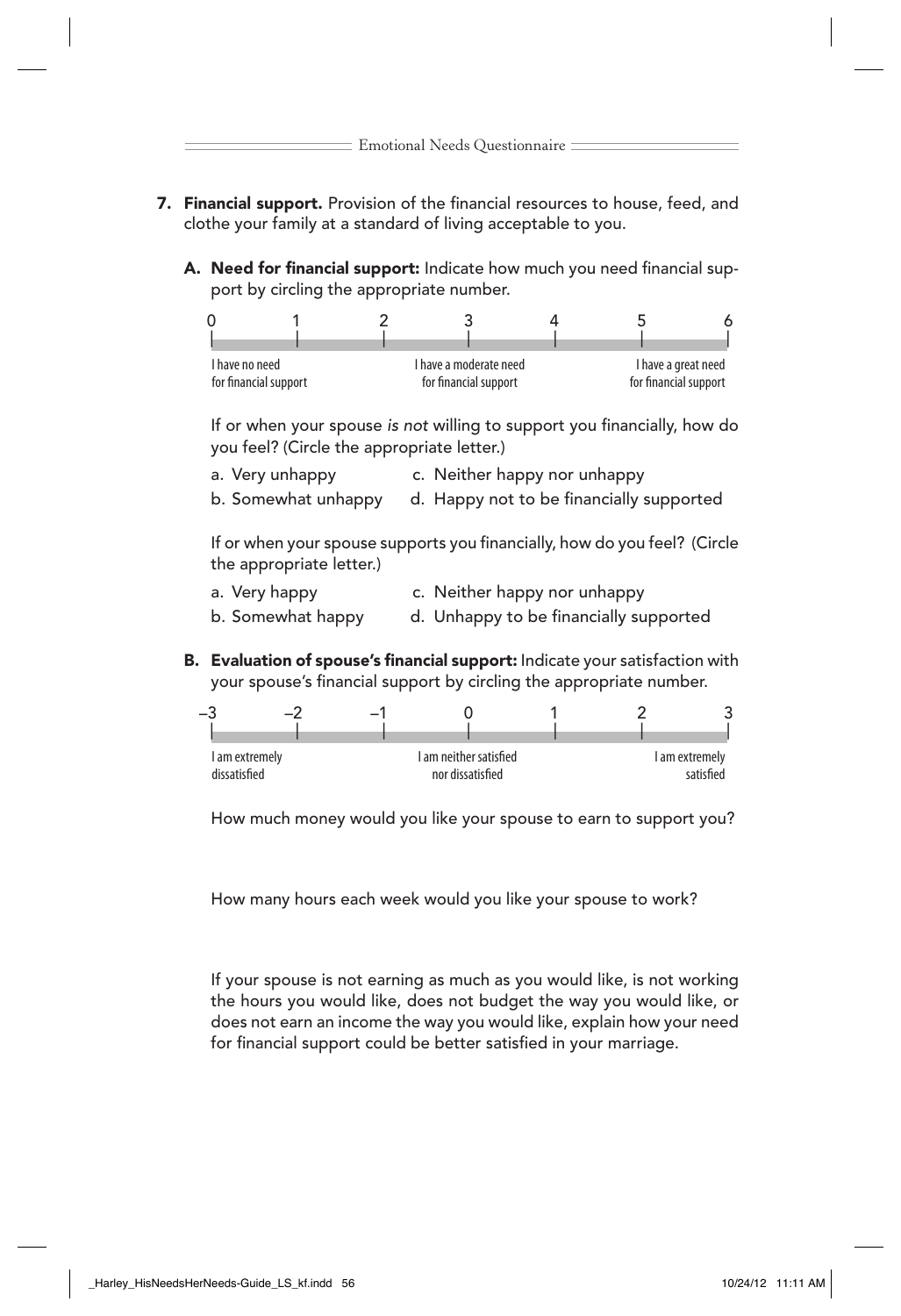- 8. Domestic support. Management of the household tasks and care of the children—if any are at home—that create a home environment that offers you a refuge from stress.
	- A. Need for domestic support: Indicate how much you need domestic support by circling the appropriate number.



If your spouse is not willing to provide you with domestic support, how do you feel? (Circle the appropriate letter.)

- a. Very unhappy c. Neither happy nor unhappy
- b. Somewhat unhappy d. Happy not to have domestic support

If or when your spouse provides you with domestic support, how do you feel? (Circle the appropriate letter.)

- a. Very happy c. Neither happy nor unhappy
- b. Somewhat happy d. Unhappy to have domestic support
- B. Evaluation of spouse's domestic support: Indicate your satisfaction with your spouse's domestic support by circling the appropriate number.



My spouse provides me with all the domestic support I need.  $\Box$  Yes  $\Box$  No

I like the way my spouse provides domestic support.  $\Box$  Yes  $\Box$  No

If your answer is no to either of the above questions, explain how your need for domestic support could be better satisfied in your marriage.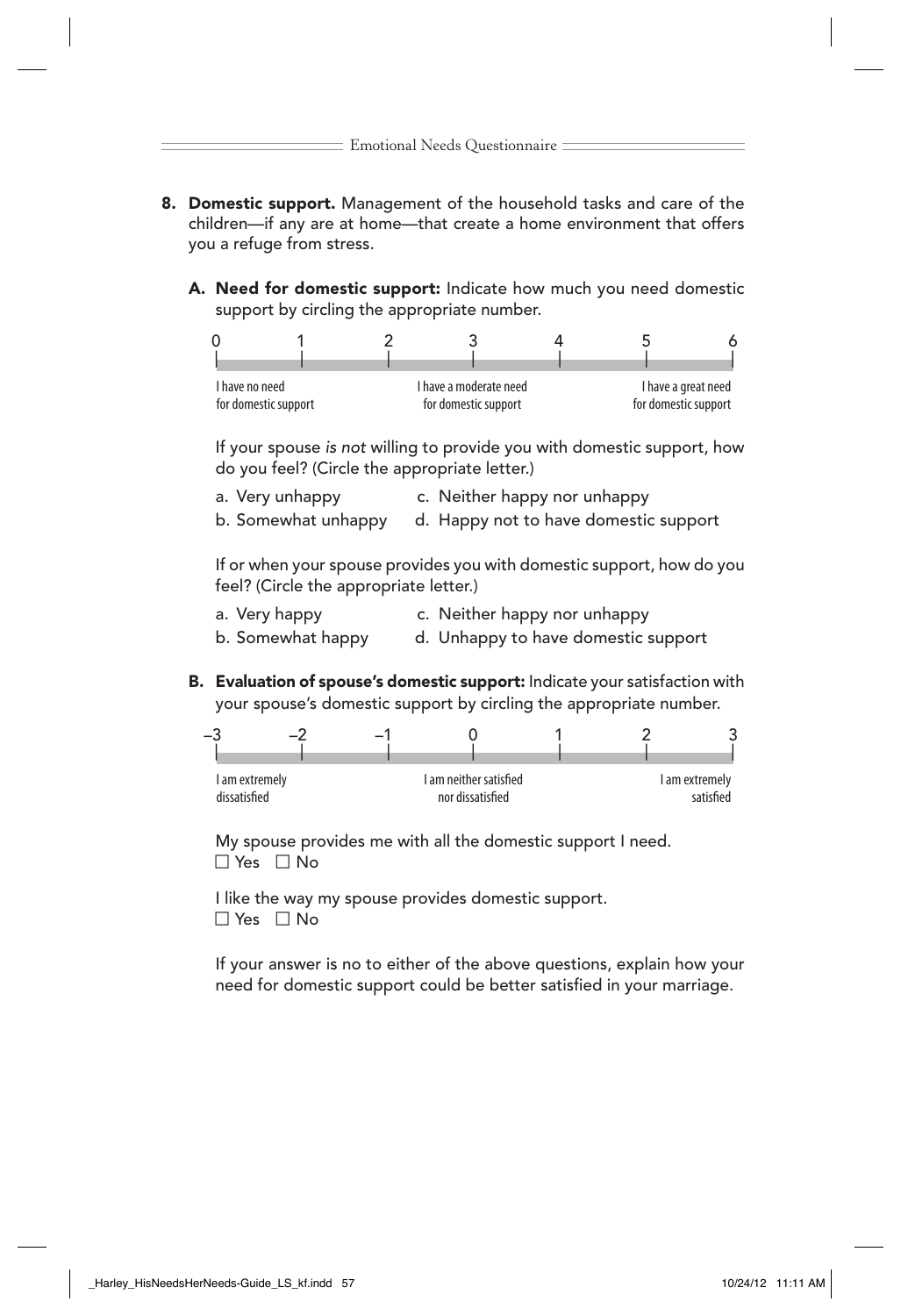- 9. Family commitment. Provision for the moral and educational development of your children within the family unit.
	- A. Need for family commitment: Indicate how much you need family commitment by circling the appropriate number.



If or when your spouse is not willing to provide family commitment, how do you feel? (Circle the appropriate letter.)

a. Very unhappy c. Neither happy nor unhappy

b. Somewhat unhappy d. Happy he or she is not involved

If or when your spouse provides family commitment, how do you feel? (Circle the appropriate letter.)

- a. Very happy c. Neither happy nor unhappy
- b. Somewhat happy d. Unhappy he or she is involved in the family
- B. Evaluation of spouse's family commitment: Indicate your satisfaction with your spouse's family commitment by circling the appropriate number.

| -3                             | $\overline{\phantom{0}}$ |                                            |  |                             |
|--------------------------------|--------------------------|--------------------------------------------|--|-----------------------------|
| I am extremely<br>dissatisfied |                          | I am neither satisfied<br>nor dissatisfied |  | I am extremely<br>satisfied |

My spouse commits enough time to the family.  $\Box$  Yes  $\Box$  No

If your answer is no, how often would you like your spouse to join in family activities?

(write number) times each day/week/month (circle one).

(write number) hours each day/week/month (circle one).

I like the way my spouse spends time with the family.  $\Box$  Yes  $\Box$  No

If your answer is no, explain how your need for family commitment could be better satisfied in your marriage.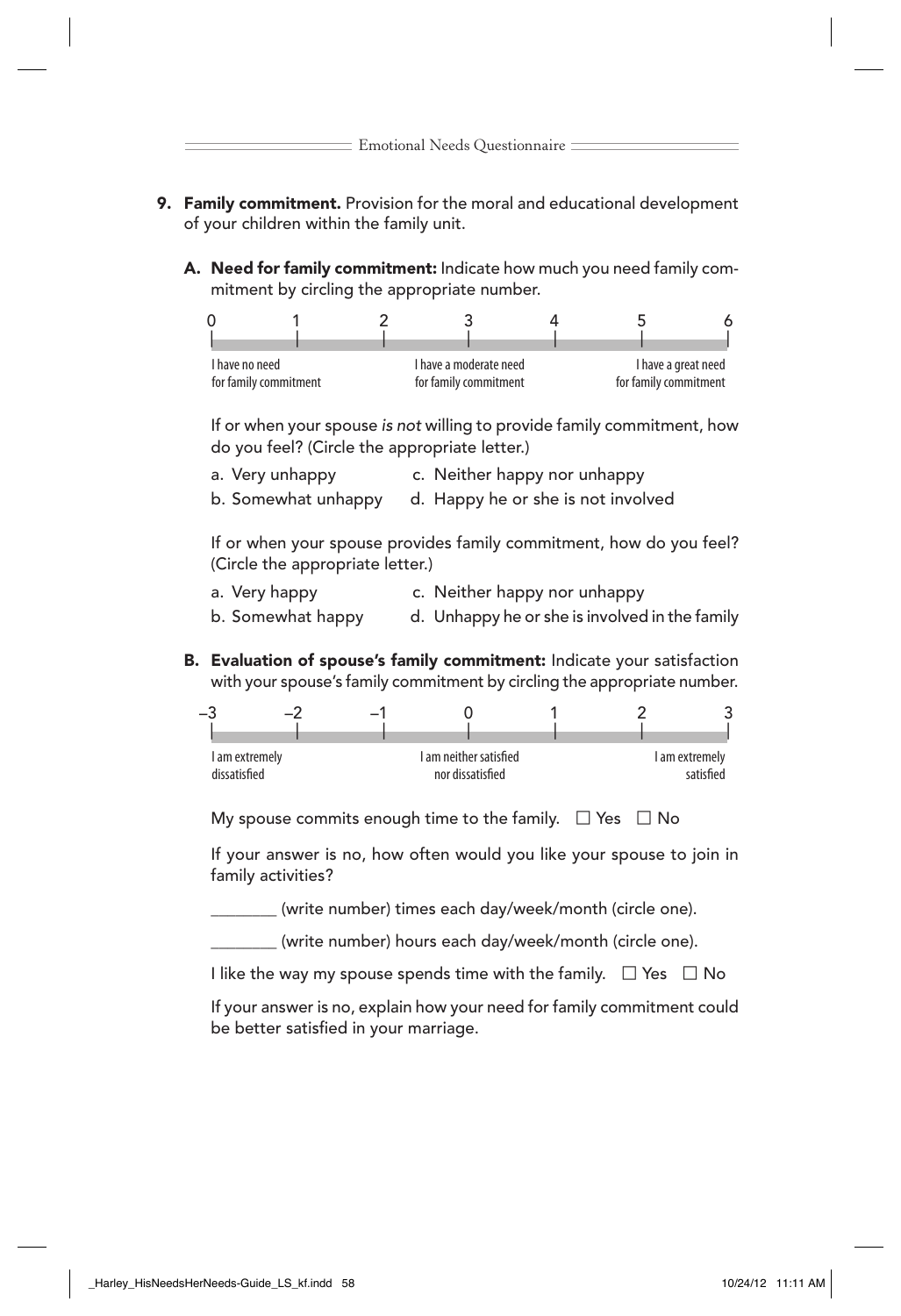## 10. Admiration. Being shown respect, value, and appreciation.

A. Need for admiration: Indicate how much you need admiration by circling the appropriate number.



If or when your spouse does not admire you, how do you feel? (Circle the appropriate letter.)

- a. Very unhappy c. Neither happy nor unhappy
- b. Somewhat unhappy d. Happy not to be admired

If or when your spouse does admire you, how do you feel? (Circle the appropriate letter.)

- a. Very happy c. Neither happy nor unhappy
- b. Somewhat happy d. Unhappy to be admired
- B. Evaluation of spouse's admiration: Indicate your satisfaction with your spouse's admiration of you by circling the appropriate number.



My spouse gives me all the admiration I need.  $\Box$  Yes  $\Box$  No

If your answer is no, how often would you like your spouse to admire you?

(write number) times each day/week/month (circle one).

I like the way my spouse admires me.  $\Box$  Yes  $\Box$  No

If your answer is no, explain how your need for admiration could be better satisfied in your marriage.